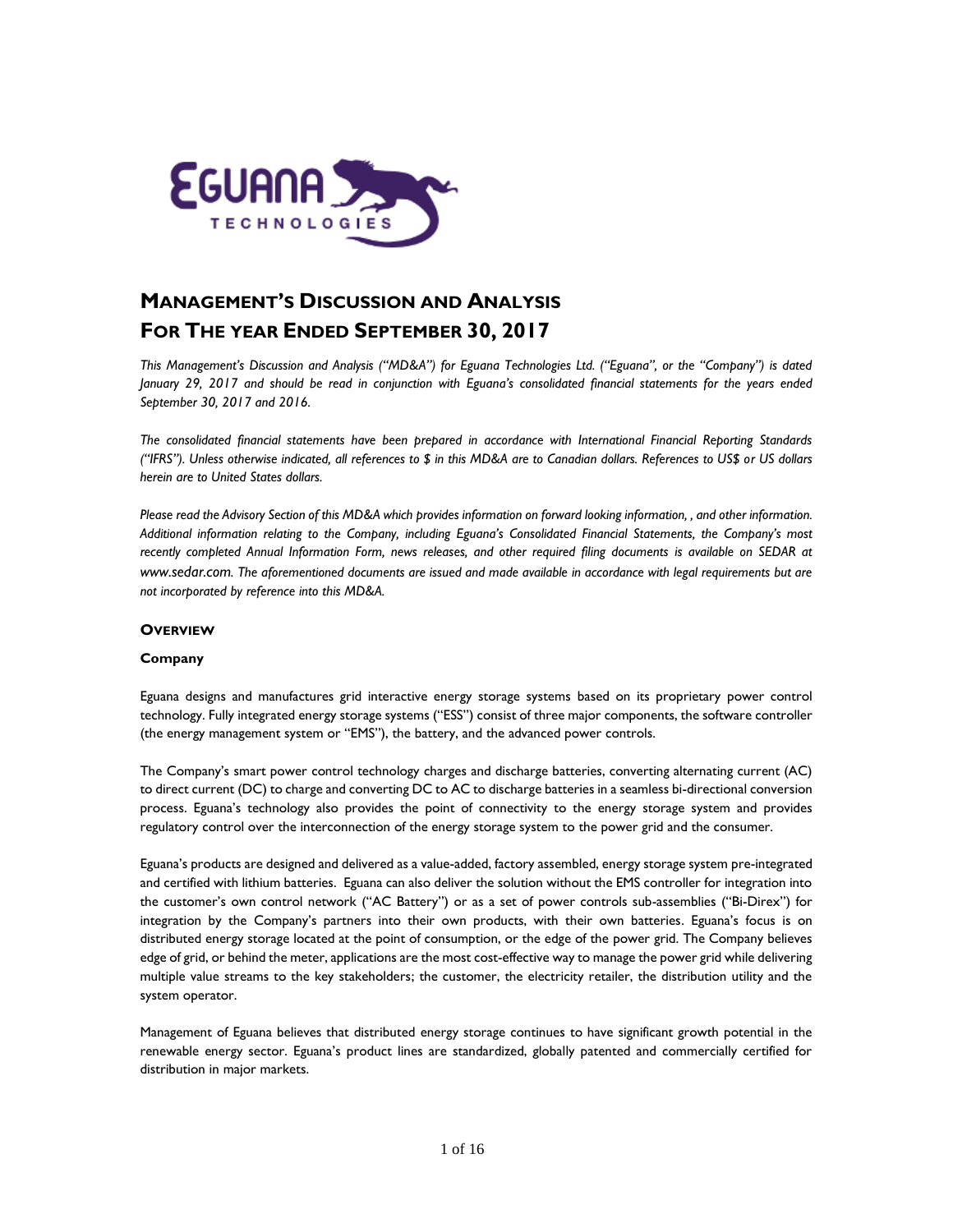Intellectual property is one of the Eguana's core assets, and includes 16 patents and pending patents globally. Eguana's competitive advantage is based on its software-driven open controls architecture, its core technology efficiency advantage and its energy storage integration capabilities. Recent product development activities have furthered Eguana's technology capability to include remote diagnostics, pre and auto charge capability, expandable storage capacity and simplified installation.

# **The Market**

The market for distributed residential energy storage is driven by two primary factors, self-generated energy consumption and the need to smooth-out growing renewable energy generation on local and national electric power grids. These two primary factors are driven by the falling battery costs, making energy storage an economical proposition for global home owners to utilize and consume their self-generated electricity, and advanced power control and communication networks, enabling grid services and efficiency. Once deployed, energy storage can provide a wide range of services to the utility as well as the electricity market, improving its return on investment by stacking both revenue and savings streams. Aggregating fleets of distributed energy storage can enable deployed systems to deliver low cost grid services at the same time as delivering electricity cost savings to the host.

Management believes that the long-term market will be characterized by fleets of distributed storage deployed and controlled by an aggregator to deliver grid services, and that the individual storage systems will earn their floor or wall space from commercial or residential hosts by delivering electricity savings, reducing cost volatility, providing backup power, or receiving some other form of compensation from the fleet owners.

However, until the new regulatory models supporting grid services are more clearly proven through real world pilots, the market is being driven primarily by the hosts themselves seeking those "behind the meter" value propositions, sometimes including a contract with the system financier to make their system available for grid services, or sometimes with an option to opt-in to grid services opportunities in the future.

The host applications define the product configuration and bill savings opportunities, and are generally categorized into the three following segments:

# *Residential solar + storage*

The evolution of the original value proposition of rooftop solar photovoltaic ("PV") systems is to combine selfgeneration with cost effective and efficient energy storage. High feed in tariffs and net metering (essentially using the grid as a battery) originally encouraged export of excess solar generation to the grid, however falling feed-in tariffs that are now significantly below retail rates and the repeal of net metering across most markets, homeowners are motivated to store their excess generation during the day and use it at night. This, combined with the ability to arbitrage time of use ("TOU") rates and to provide backup power during grid outages, is generally the economic value proposition for the residential customer.

# *Demand Charge Savings for Commercial buildings*

In many jurisdictions, rate structures for commercial buildings include demand charges, in addition to the energy charges and fixed charges that are typical of residential rate structures. Demand charges are based on the peak power draw recorded during the previous billing period or over the previous year. Since these charges can typically account for over 60% of a commercial building power bill, reducing and managing them can provide significant value. In certain jurisdictions demand charge reductions alone will result in a payback of less than three years on a commercial storage system. The return on investment calculation is quite complex and sensitive to actual operating results, so this market has largely been served by third party owners who install the system at the host location on a "shared savings" basis, rather than by selling the product to the host. However, as the value proposition has come to be better understood, and as the savings have been proven out in early installs, a market is emerging for smaller solutions to be purchased by commercial building owners and operators. The capital investment is easier to absorb on these smaller systems, and with fast, simple deployment it is the next investment opportunity to reduce energy costs once the building has been outfitted with efficient lighting, HVAC, or solar power.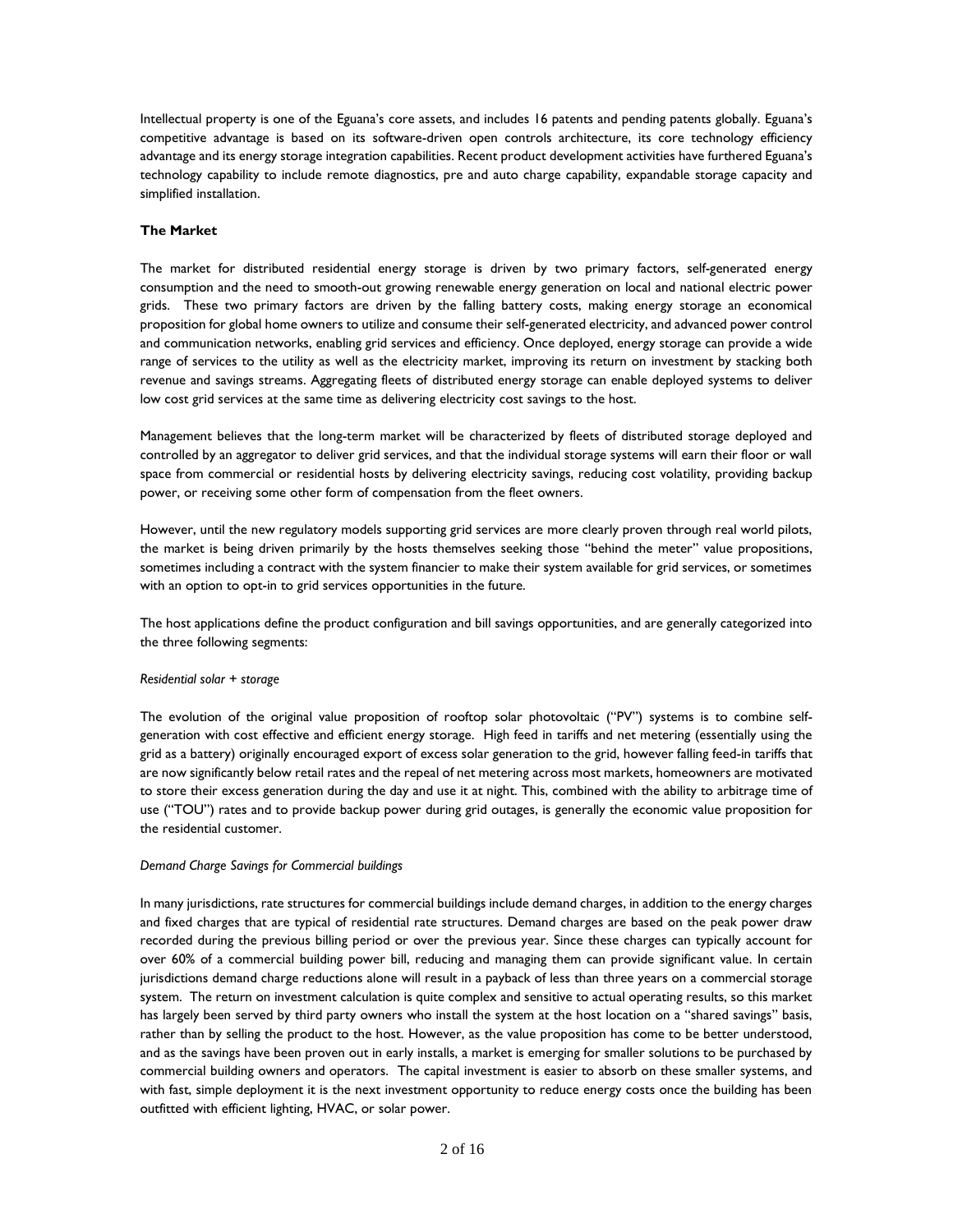## *Electric vehicle ("EV") charging deployments*

While EV charging applications end up on residential or commercial property and could be considered another load on a residential or commercial power bill, EV charging has some unique characteristics that make it a distinct and potential high growth channel for distributed energy storage:

- EV charging can be a significant new load added to a commercial building or home, which could significantly impact a consumer's power cost and therefore increases the motivation to add on-site generation and storage; and
- EV chargers (especially public chargers) are typically deployed along with a control and monitoring network that is used to provide customer visibility, support customer service and manage customer billing. Such a network can be expanded to control on-site energy storage systems with little additional cost, increasing the revenue/savings value for each physical location on the network and reducing the deployed cost of energy storage fleets. Each of the above market segments appears to varying degrees in each region in which Eguana operates. Specific drivers in each regional market are described in more detail below.

# *USA*

The US market has the highest long-term potential due to its overall size and the range of innovative regulatory and financing models currently being developed, however the market has been limited thus far to a handful of states, each with its own particular "behind the meter" economic drivers. As new regulations, rate structures, and financial products come into play, the US market is expected to rapidly expand and become the largest global opportunity for distributed energy storage.

The primary application for distributed energy storage in mainland USA at present is for commercial demand charge management, especially in California where demand charges have been steadily increasing over the past decade. New TOU rates combined with a shift of the peak power period into the evening that will be become mandatory for new solar installations in the San Diego area after March 30, 2018 will also be a key factor in energy storage growth in Southern California. In New York, favorable policy change is also expected to drive near term growth in commercial storage applications.

The residential market opportunity has been concentrated in Hawaii, where new customer grid supply and customer self-supply programs incentivize energy storage through reduced export rates and non-export requirements, and among utility pilots of residential storage to provide grid services across the country. As with the commercial market, new TOU rates and periods in San Diego are expected to turn San Diego into a significant demand region this year. Other parts of California are expected to follow, as TOU rates become the default across the state this year, though the rates and periods in those regions are not expected to create as dramatic an arbitrage opportunity as in San Diego.

#### *Australia*

Australia is again targeted to be the fastest growing distributed energy storage market in 2018 with a combination of the self-consumption drivers from Europe and regulatory innovation from the USA, creating a range of attractive opportunities for distributed storage. Utilities are proactively becoming involved in the business by financing and deploying customer sited systems. A PV retrofit market is developing for customers whose export compensation rates have fallen to near zero, and new PV installations are expected to have a high storage attach rate.

#### *Europe*

The European market is currently the world's largest market for distributed energy storage, and is focused primarily on residential self-consumption applications. Commercial building opportunities are limited by the subsidized rates paid by commercial electricity customers according to industrial policy in many EU countries. While grid services have not played a major role in Europe to date, management expects to see deployments of distributed storage fleets focused initially on the secondary reserve (capacity) market.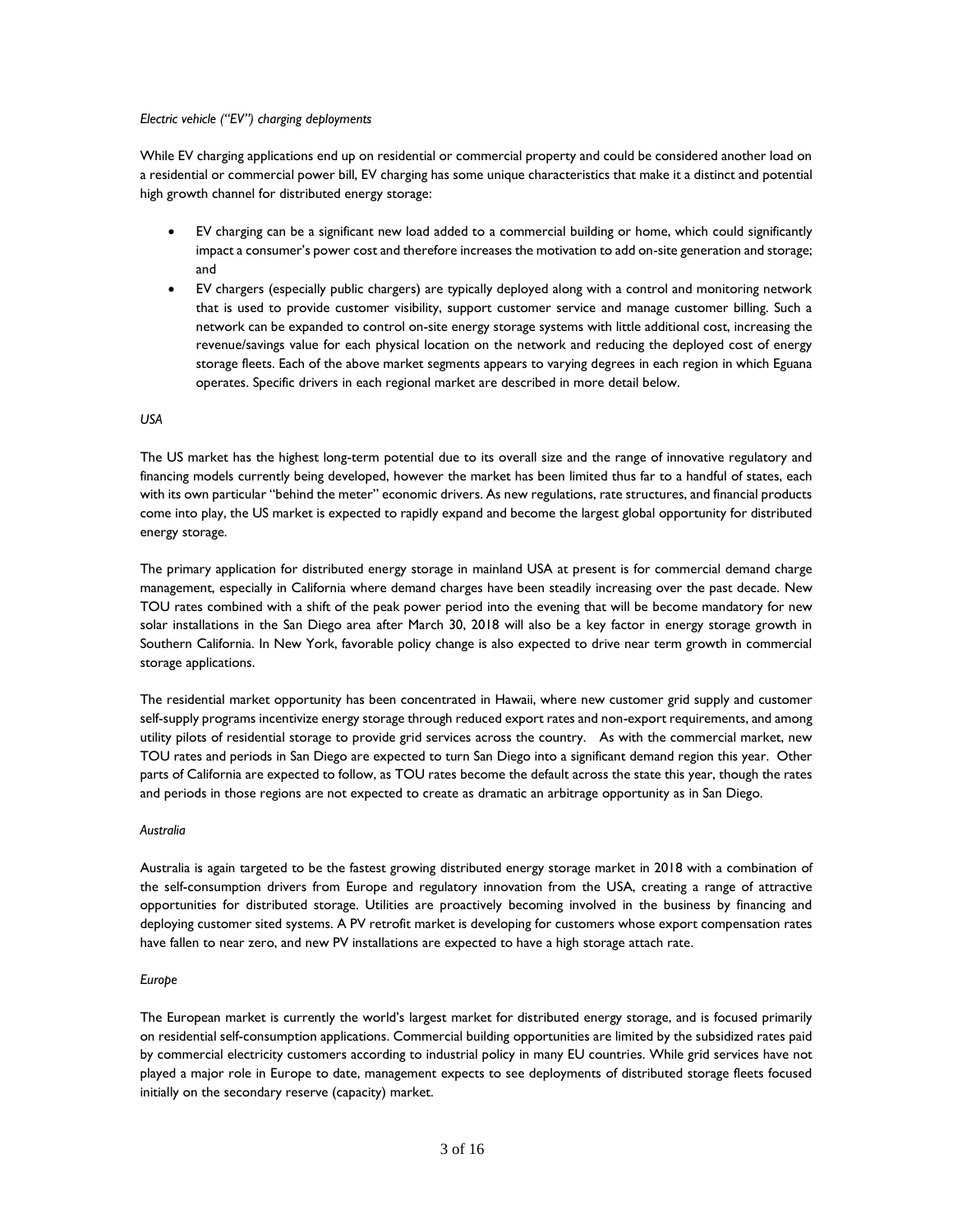Historically, Europe has been dominated by Germany's national market, as is expected from Germany's leadership in rooftop solar PV. As was the case with the PV market, the storage market is now spreading to other European countries including Italy, Spain, and the UK. While some German integrators are expected to carry their success to these other European markets, regional integrators are also expected to have success based on offerings differentiated to each country's specific market needs.

# **Eguana's Strategy**

Eguana's vision is to become a global leader in residential and small commercial grid tied energy storage systems. Strategically the Company remains focused on product standardization with pre-integrated, factory assembled, software driven energy storage systems with flexible capacity and an open controls interface to support locally optimized energy management software. In 2017 the Company aligned the following objectives to this strategy;

- Build key relationships in the United States, Europe, and Australia
- Convert 2016 design wins into partner contracts
- Technology advancement in residential and small commercial platforms
- Expand human resource, operational, and development capacity

Fiscal 2017 proved to be a transformative year for Eguana as the Company successfully collected over +7 million in purchase orders, executed distribution and partner agreements in targeted markets and increased our gross margin by 25.5%. We have expanded business development activities with key relationships in high growth jurisdictions including Ontario, New York, and California and expect each market to deliver revenue in the coming year.

The core foundation of the Company is our technology. Eguana's development team completed second generation product platforms with patented technology advancements including remote diagnostics, battery pre-charge and auto recovery, with single step installation. We have broadened our global product portfolio with multiple certifications, defined our cost reduction roadmap, and completed investment in our development lab that doubled in-house capability.

In 2018 Eguana will build on this foundation with an aggressive sales and marketing approach with new product launches in both residential and commercial channels. This will include Europe's self-consumption market, the United States' electric vehicle market and small commercial markets, and a private label product launch in Australia.

Hawaii, where revenue was delayed by two quarters as a result of battery availability and permitting delays, is now gaining traction, multiple volume shipments have been made and the Company has gained a 40% market share in the Customer Grid Supply market on Oahu. Management expects continued growth throughout the year. In Australia, our announced partner has been slow to roll out committed AC Batteries due to a company reorganization. Management expects Australia will become a significant revenue driver in 2018.

Eguana is dedicated to providing world class products, people, and technology in a global marketplace. As such, the Company will continue to drive to excellence in culture, responsibility, accountability, and awareness. Through 2018 we will expand our team to provide technical "hands on" leadership in Germany, Australia, and the United States. Our goal will be to support the Eguana branded product launches, partner support and training programs, and to ensure best in class product reliability, installation, and customer experience.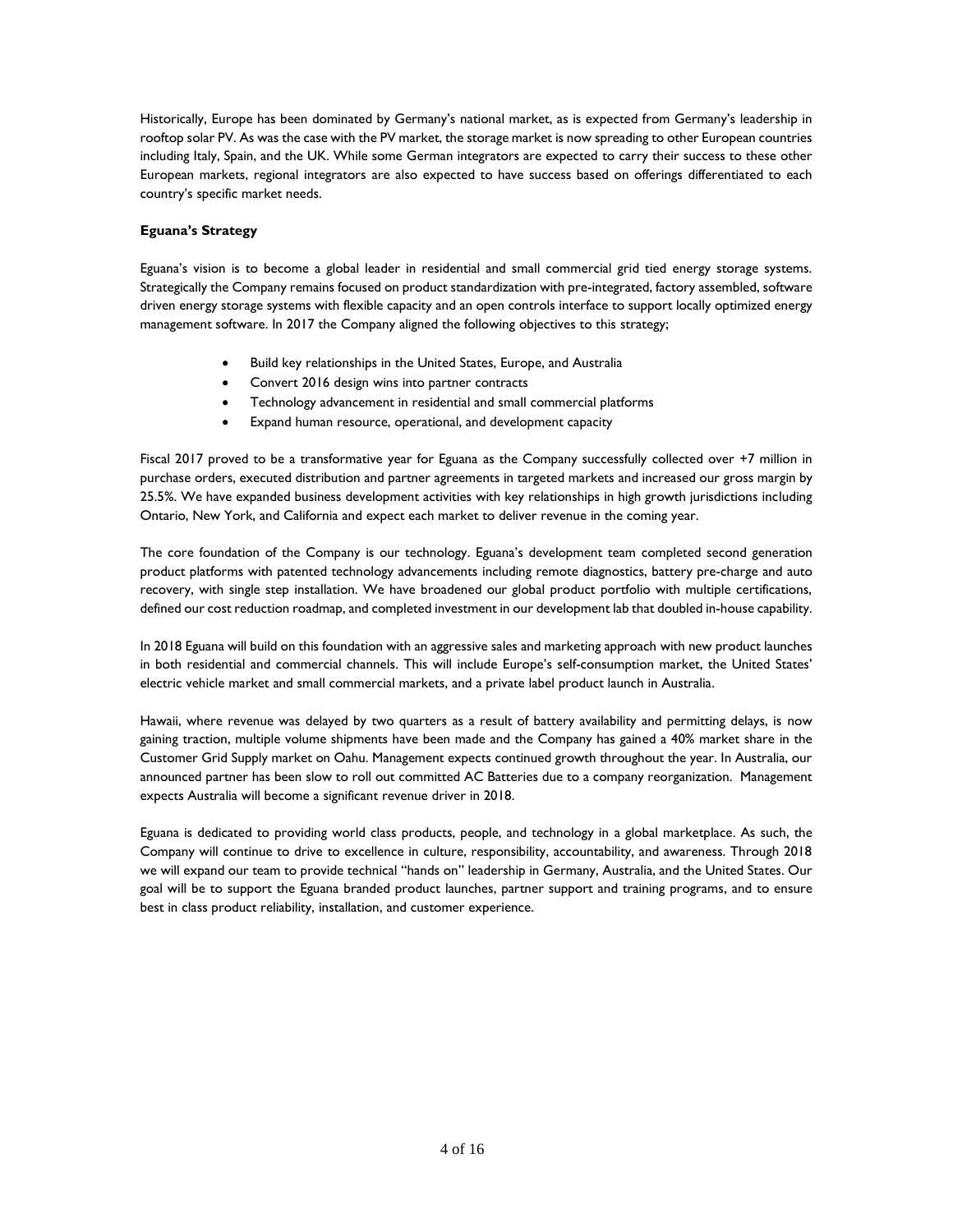# **SELECT ANNUAL INFORMATION**

|                                             | 2017        | 2016        | 2015        |
|---------------------------------------------|-------------|-------------|-------------|
|                                             |             |             |             |
| Sales and engineering services              | 853,910     | 698,664     | 6,007,008   |
| Net loss                                    | (4,502,777) | (4,834,900) | (8,788,807) |
| Basic and diluted earnings (loss) per share | (0.02)      | (0.03)      | (0.07)      |
| Total assets                                | 3,931,944   | 5,721,292   | 4,875,815   |
| Total non-current financial liabilities     | 583,969     | 1,240,604   | 1,829,356   |
| Distributions or cash dividends             | Nil         | Nil         | Nil         |
|                                             |             |             |             |

# **Revenue**

The increase in revenue in 2017 is primarily due to the company generating sales of \$292,654 of engineering services to its German automotive partner. Sales of engineering services did not occur in 2016.

The decline in revenue in 2016 is primarily due to the loss of the Company's major customer in Germany in August 2015.

## **Net Loss**

The decrease in net loss in 2017 is primarily attributable to higher positive gross margin, lower general administrative expenses and lower financing costs as compared to 2016. These were partially offset by higher product research and development expenses, a bad debt expense and no settlement recoveries in 2017 as compared to 2016.

The decrease in net loss in 2016 is primarily attributable to a positive gross margin in 2016, a bad debt recovery in 2016 as compared to a bad debt expense in 2015 and a settlement recovery in 2016 as compared to a settlement expense in 2015.

# **Total Assets**

The decrease in assets in 2017 is primarily due to a smaller financing of \$3 million at year end versus a financing of approximately \$6.9 million in June and July 2016.

The increase in assets in 2016 when comparing to 2015 is primarily due to a financing, and resultant increase in cash, at year-end.

# **Total Non-Current Liabilities**

The decrease in total non-current liabilities in 2017 and 2016 is primarily due to repayment of debentures in the year.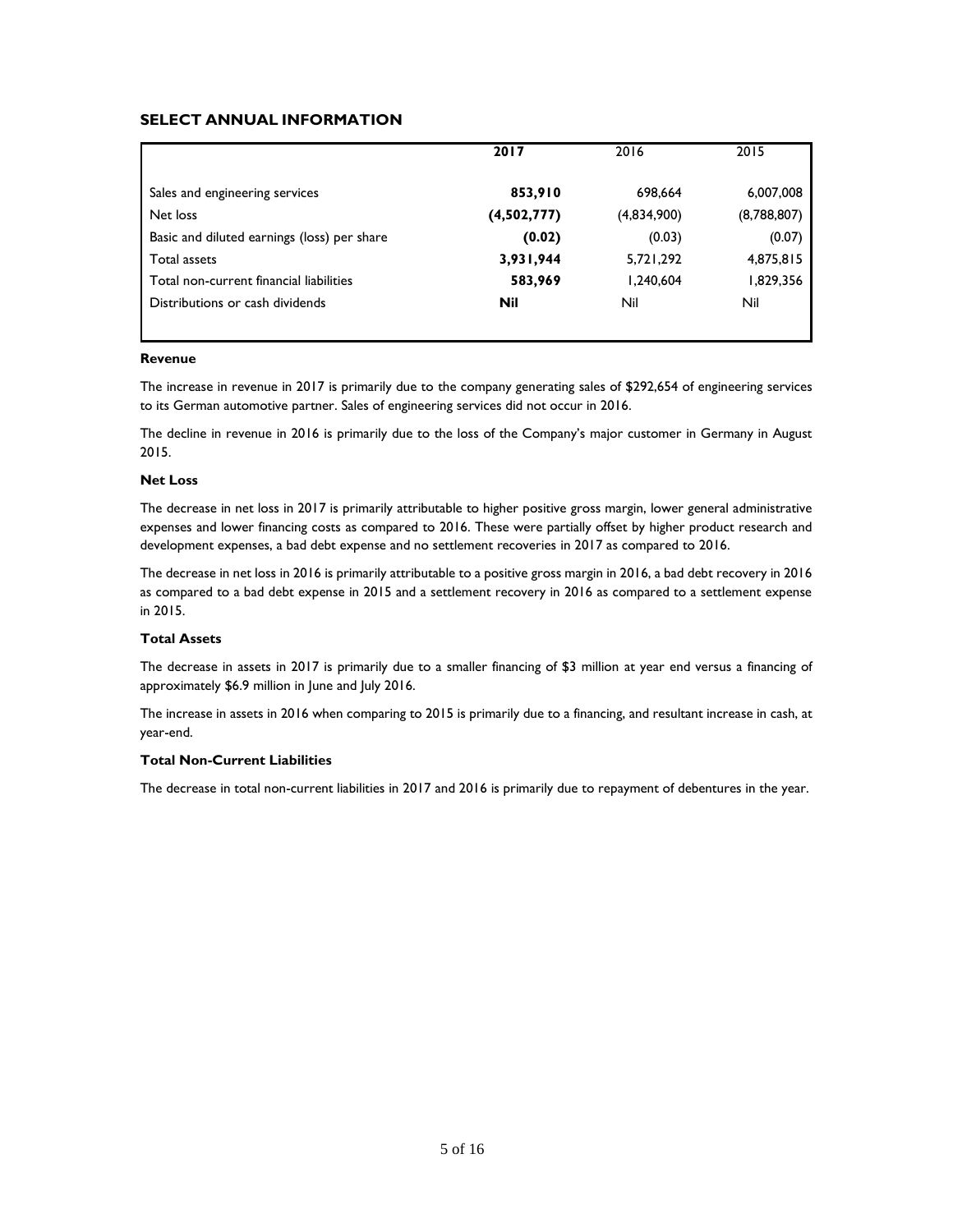# **2017 OPERATING RESULTS**

The following table sets forth a summary of the results of operations for the three months and years ended September 30, 2017 and 2016.

|                                  | Q4 2017       | O4 2016       | 2017        | 2016        |
|----------------------------------|---------------|---------------|-------------|-------------|
| Sales and engineering services   | <b>75,169</b> | 9.036         | 853,910     | 698,664     |
| Cost of goods sold               | 20,790        | (73, 763)     | 578,478     | 652,017     |
| Gross margin                     | 54,379        | 82,799        | 275,432     | 46,647      |
| <b>Expenses</b>                  |               |               |             |             |
| General and administrative       | 420,536       | 895,953       | 1,976,108   | 2,353,942   |
| Selling and marketing            | 192,107       | 164, 133      | 788,731     | 785,142     |
| Product research and development | 442,904       | 198,474       | 1,057,446   | 717,753     |
| Operations                       | 132,910       | 195,136       | 503,271     | 538,666     |
| Bad debt expense (recovery)      | 6, 111        | (10, 330)     | 107,012     | (10, 330)   |
| Settlements                      |               | (119,090)     |             | (119,090)   |
|                                  | 1,194,568     | 1,324,276     | 4,432,568   | 4,266,083   |
| Loss before undernoted items     | (1,140,189)   | (1, 241, 477) | (4,157,136) | (4,219,436) |
| Financing gain (costs)           | (72, 528)     | 120,354       | (357, 531)  | (600, 770)  |
| Gain (loss) on debentures        |               |               |             | (18, 433)   |
| Other income                     | 21            | 1,908         | 11,890      | 3,739       |
| <b>Net loss</b>                  | (1, 212, 696) | (1,119,215)   | (4,502,777) | (4,834,900) |
|                                  |               |               |             |             |

# **Twelve Months ended September 30, 2017 and 2016**

#### *Sales and engineering services*

Sales and engineering services increased 22% for the year ending September 30, 2017 as compared to 2016.

Product sales in 2017 were \$561,256. In 2017, the residential AC battery product sales were primarily to Australia and to Hawaii to the Company's largest customer. In 2016, product sales were primarily generated in the USA from residential AC Battery design wins, customers with new battery technologies who required inverters to commercialize their product and for the net zero community demonstrations.

In 2017, the Company generated \$292,654 of sales through engineering services provided to its German automotive partner.

The Company expects to continue to see quarterly fluctuations in revenues generated from the Company's various markets, sales regions and sales channels due to variability associated with the timing of customer purchase decisions.

#### *Gross margin*

Gross margins were 32.2% or \$275,432 for the year ended September 30, 2017. Product sales margins were \$26,506 or 4.7%. 2017 engineering service margins were \$248,926 or 85.1%. Product margins are expected to improve as the Company continues to ramp sales volumes in Q1 2018.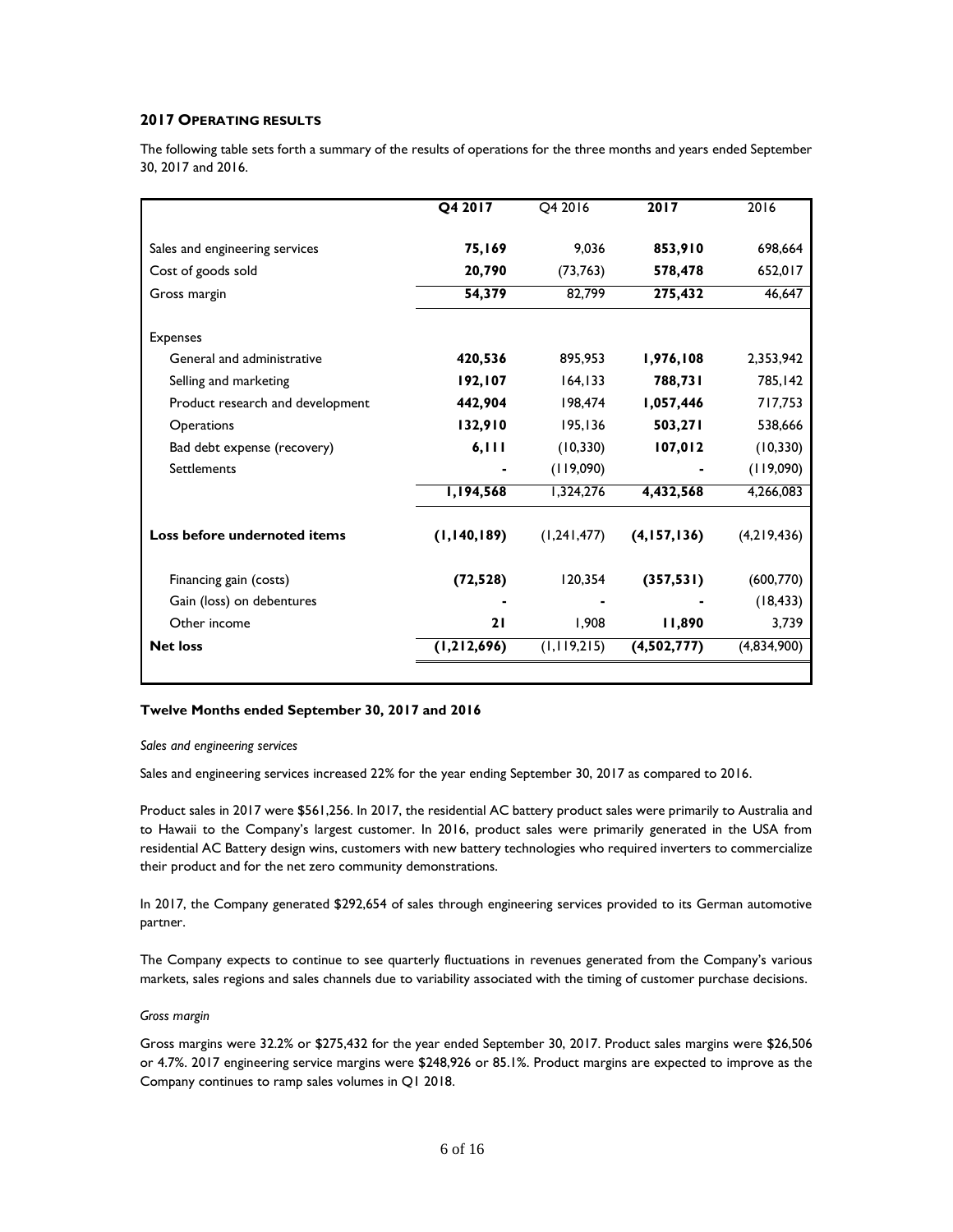## *Expenses*

Operating costs in 2017 were \$4,432,568, up from \$4,266,083 in 2016.

 General and administrative expenses decreased 16.0% in 2017. The decrease in G&A cost is primarily due to the Company incurring advisory costs paid in shares in 2016. The same expense did not exist in 2017. The decrease in share based payments was partially offset by higher legal cost related to ongoing litigation.

G&A expenses consist primarily of salaries (including the value of stock options for all employees), employee benefits and overhead expenses that are not otherwise allocated to other categories, occupancy, all professional fees, travel costs, and non-cash expenses for unrealized foreign exchange gains and losses and amortization.

• Selling and marketing costs in 2017 remained relatively consistent with 2016.

Included in these costs are salaries and benefits of personnel employed in marketing and customer account relationships, travel, costs of trade shows and a portion of the Chief Technology Officer's ("CTO") salary.

• Product research and development costs increased 47.3% in 2017. The increase is primarily due to material cost related to the development of the Company's Commercial AC Battery product and the addition of a new employee at the end of 2016.

Included in product research and development are costs associated with prototype development and certification, market analysis in support of new product definition, salaries and benefits of the engineering group, and a portion of the CTO compensation. Product research and development costs also include costs associated with a customer's certification and finalizing the AC Battery development.

Operations costs in 2017 remained relatively consistent with 2016.

Operations costs include salaries and benefits of employees directly allocated to this function and direct costs incurred to support manufacturing and supply chain activities.

Bad debt expense (recovery)

Bad debt expense 2017 includes an amount related to an accounts receivable from a customer who has declared bankruptcy.

# Financing Costs

 The decrease in financing costs in 2017 is primarily attributable to a decrease in interest associated with the debentures as principal payments became due, and no amortization of financing fees due to the cancelation of the line of credit in Q1 2016. The higher 2016 financing cost were offset by the expiry of an obligation to a third party.

#### **Three Months ended September 30, 2017 and 2016**

#### *Sales and engineering services*

Product sales in Q4 2017 were \$75,169 and were primarily derived in Hawaii and with a utility in Ontario. There were minimal sales in Q4 2016.

#### *Gross margin*

Gross margins were positive for the three months ended September 30, 2017 at 72.3% or \$54,379. The Q4 2016 margin was substantially all related to an inventory write up of \$20,698 in the quarter and an allocation of cost of goods sold to research and development expenses.

Q4 2017 gross margins from engineering services were nil.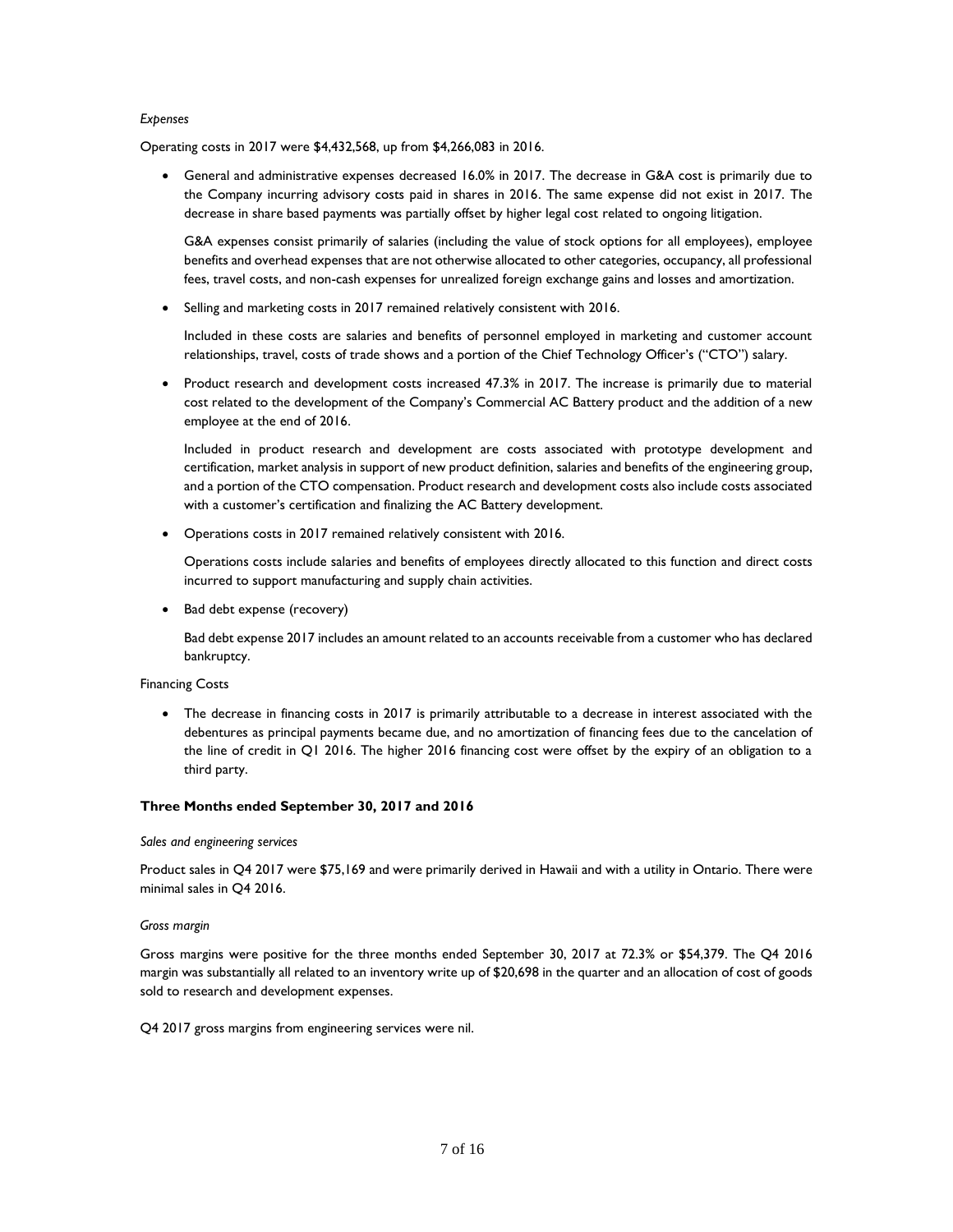# *Expenses*

Operating costs in Q4 2017 were \$1,194,568, down from \$1,324,276 in Q4 2016.

- General and administrative expenses decreased 53.1% in Q4 2017 relative to Q4 2016. The decrease in G&A cost is primarily due to the Company incurring advisory costs paid in shares in Q4 2016. The same expense did not exist in Q4 2017.
- Selling and marketing costs in Q4 2017 remained relatively consistent with Q4 2016.
- Product research and development costs in Q4 2017 increased 123.2% from Q4 2016. The increase is primarily due to material cost related to the development of the Company's Commercial AC Battery product and certification cost of the residential AC Battery to meet the new requirements in the United States. Additionally, in Q4 2016 the Company reclaimed certain research and development cost from a scientific research and experimental development tax incentive.
- Operations costs were down 31.9% in Q4 2017 from the same quarter in 2016. The decrease was primarily due the Company lowering overhead cost.
- Settlement costs in Q4 2017 were nil as compared to a recovery of \$119,090 in Q4 2016 as it was a one-time event.

## Financing Costs

• The decrease in financing costs in Q4 2017 is primarily attributable to a decrease in interest associated with the debentures as principal payments became due, and no amortization of financing fees due to the cancelation of the line of credit in Q1 2016. The higher Q4 2016 financing cost were offset by the expiry of an obligation to a third party.

| <b>Operating activities</b>               | 2017          | 2016          |
|-------------------------------------------|---------------|---------------|
| Net loss                                  | (4,502,777)   | (4,834,901)   |
| Share-based payments                      | 153,808       | 746,609       |
| Finance costs                             | 357,531       | 600,770       |
| Amortization of capital assets            | 100,267       | 105,107       |
| (Gain) loss on debentures                 |               | 18,433        |
| Warranty provision                        | (42, 537)     | 3,389         |
| Amortization of deferred lease inducement | (15,600)      | (15,600)      |
| Write down of inventory                   | 45,487        |               |
| Bad debt expense                          | 107,012       |               |
| Unrealized foreign exchange gain          | (5,092)       | (3,705)       |
|                                           | (3,801,901)   | (3,379,898)   |
| Net change in non-cash working capital    | 503,927       | (797, 238)    |
| Cash flow used in operations              | (3, 297, 974) | (4, 177, 136) |
|                                           |               |               |

# **MANAGEMENT DISCUSSION OF FINANCIAL RESULTS**

#### *Net Loss*

The decrease in net loss in 2017 is primarily attributable to higher positive gross margin, lower general administrative expenses and lower financing costs as compared to 2016. These were partially offset by higher product research and development expenses, a bad debt expense and no settlement recoveries in 2017 as compared to 2016.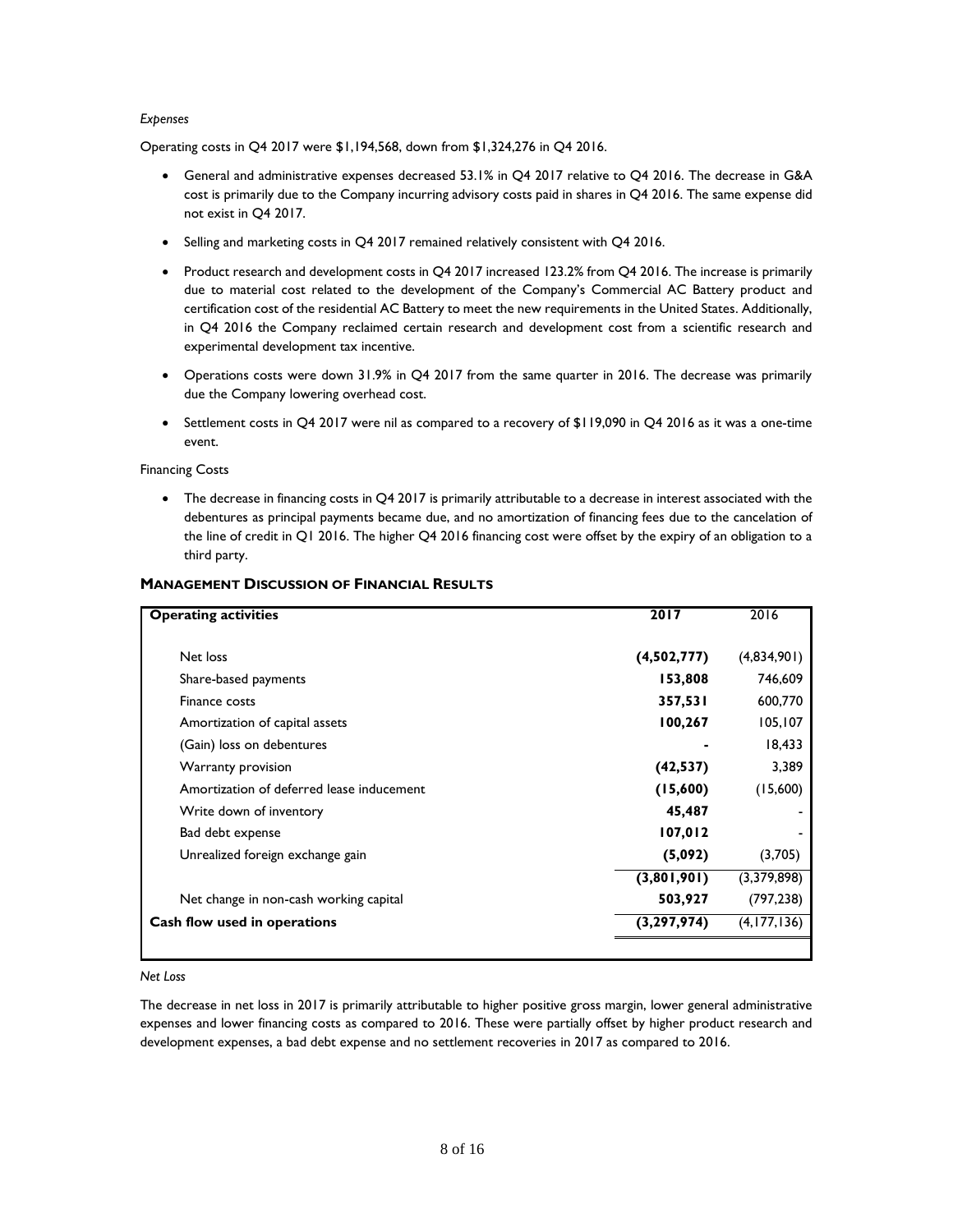## *Share-based Payments*

Share-based payments were \$153,808 in 2017 (2016 - \$746,609). The decrease was substantially due to a share-based payment for corporate advisory services incurred during the 2016.

## *Finance Costs*

The decrease in financing costs in 2017 is primarily attributable to a decrease in interest associated with the debentures as principal payments became due, and no amortization of financing fees due to the cancelation of the line of credit in Q1 2016.

#### *Bad Debt Expense*

Bad debt expense 2017 includes an amount related to an accounts receivable from a customer who has declared bankruptcy.

# **SUMMARY OF QUARTERLY RESULTS**

|                    | 2017        |               |                | 2016       |               |               |                |             |
|--------------------|-------------|---------------|----------------|------------|---------------|---------------|----------------|-------------|
|                    | Q4          | Q3            | Q <sub>2</sub> | ΟI         | Q4            | Q3            | Q <sub>2</sub> | QI          |
| <b>Sales</b>       | 75,169      | 178,887       | 328,594        | 271,260    | 9.036         | 284,980       | 176,272        | 228,376     |
| Net (loss)         | (1,212,696) | (1, 141, 311) | (1, 261, 267)  | (887, 503) | (1, 119, 215) | (1, 195, 551) | (1,321,482)    | (1,198,652) |
| Per share $(1)(2)$ | (0.01)      | (0.01)        | (0.01)         |            | (0.01)        | (0.01)        | (0.01)         | (0.01)      |

(1) Basic and diluted

(2) 2017 and 2016 annual earnings per share is (\$0.02) and (\$0.03) respectively which differs from the summary above because of rounding.

# **LIQUIDITY AND CAPITAL RESOURCES**

#### **Liquidity**

The Company manages its capital with the prime objectives of safeguarding the business as a going concern, creating investor confidence, maximizing long-term returns and maintaining an optimal structure to meet its financial commitments and to strengthen its working capital position. At present, the capital structure of the Company is primarily composed of shareholders' equity. The Company's strategy is to access capital, primarily through equity issuances, asset based lending, and other alternative forms of debt financing. The Company actively manages its capital structure and makes adjustments relative to changes in economic conditions and the Company's risk profile.

Cash generated from financing activities in 2017 was \$1,604,414 (2016 - \$5,138,702), and the Company used \$3,297,974 (2016 - \$4,177,136) in operations of during the year.

Working capital represents the Company's current assets less its current liabilities. The Company's liquidity, as measured by the Company's working capital (deficit), at the end of the year was (\$725,408) (2016 - \$1,570,491).

The Company is currently in a dispute with a prior customer as a result of the cancellation of a supply contract. A claim has been prepared to recover 1,479,332 Euros (\$2,178,331 CAD) for unpaid invoices and interest, along with the option to claim an additional 903,584 Euros (\$1,330,536 CAD) for European inventories purchased to fulfil this contract. Litigation is inherently uncertain and while legal counsel advises that the Company has a strong case, the receivable is being carried on the books at near zero. A favorable outcome in the dispute would increase the current assets of the Company.

The above noted prior customer has made warranty claims related to the Company's first generation, 3-phase Comfort series product. Management believes this claim is without merit and that any product failures are tied directly to a fundamental system failure in the design for which the customer was solely responsible.

The Company's former contract manufacturer submitted a claim in the Court of Queen's Bench in Alberta against Eguana for 1,534,000 Euros (\$2,258,830 CAD) related to the cancellation of the above noted supply contract. The Company is disputing 799,000 Euros (\$1,176,535 CAD) of the amount the contract manufacturer has claimed. The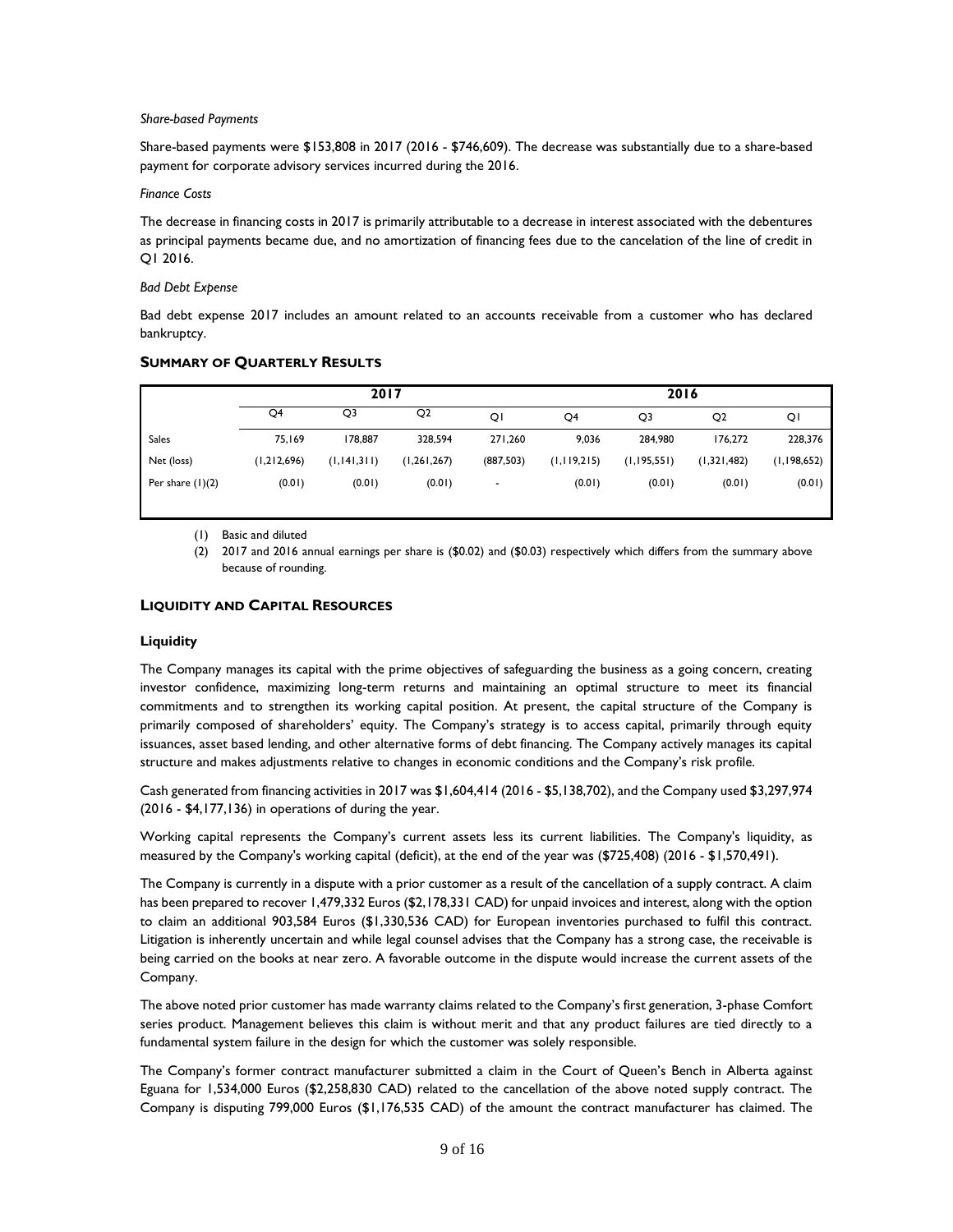Company has recorded in its financial statements the undisputed amount, therefore a successful defense of the claim submitted by the former contract manufacturer would positively impact the Company. The Company has counter claimed the contract manufacturer for 6.8 million Euros.

In December 2017, the Company issued \$1,500,000 of debt in USD bearing an interest rate of 12.5% per annum which will be repaid in equal instalments starting in June 2018 for 30 months.

The Company called and repaid \$586,667 in debenture principal in December 2017. The debentures are no longer outstanding.

The Company is required to repay \$368,030 of the new debt issued in December 2017, \$192,840 in other liabilities, \$216,046 in purchase obligations, and \$78,875 in lease obligations over the next 12 months.

No unusual trends or fluctuations are expected outside the ordinary course of business.

## **Outstanding Debt**

The Company had \$1,429,500 of Series I, II and III debentures outstanding at the beginning of the 2017 fiscal year. During the year Eguana repaid \$842,834. The Series I debenture was repaid in its entirety in 2017. The Company has \$586,667 in principal outstanding as at September 30, 2017 (2016 - \$1,429,500).

In December 2017, the Company issued \$1,500,000 of debt in USD bearing an interest rate of 12.5% per annum which will be repaid in equal instalments starting in June 2018 for 30 months. Providing certain criteria are met, the Company has the option to draw another \$1,500,000 USD from the lender prior to March 31, 2018. As part of the loan, the Company issued 2,951,733 warrants which convert into an equal number of shares with an exercise price of \$0.17 and an expiry date of December 20, 2022. Currently, 1,475,866 warrants are exercisable and the remaining warrants will vest when the Company draws the additional \$1,500,000 USD. The exercisable warrants are exchangeable for \$500,000 USD after the earlier of a liquidity event or September 30, 2021.

In December 2017, the Company called the debentures at par and repaid principal of \$586,667. Accrued interest of \$3,906 and royalties of \$7,265 were also paid.

# **Term Loan Facility**

During the year ended September 30, 2016, the Company repaid the outstanding line of credit with proceeds from the issuance of common shares in September 2015 and canceled the \$1,500,000 operating line of credit.

As a result of the canceling of the line of credit, certain warrants were subject to accelerated expiration and the deferred financing cost were fully amortized.

#### **Shareholders' Equity and Shares Outstanding**

As at January 29, 2018, 217,679,549 common shares are issued and outstanding. In addition, there are common share purchase warrants representing the right to acquire 24,191,188 common shares at an average exercise price of \$0.26 per share.

The Company has 8,734,583 stock options outstanding entitling the holders thereof to acquire up to 8,734,583 common shares. The weighted average exercise price of the vested options is \$0.24 per share.

The Company had the following equity issuances throughout the fiscal 2017 year:

• In September 2017, the Company issued 15,000,000 Units at a price of \$0.20 per unit resulting in gross proceeds of \$3,000,000. Each Unit consisted of one common share and one-half of one common share purchase warrant. The 7,500,000 warrants are exercisable for a period of two years at an exercise price of \$0.25. The fair value of the warrants is \$nil based on the residual method where proceeds are first allocated to common shares according to the quoted price of the common shares at the time of issuance and any residual is allocated to warrants. 1,067,136 Agents' warrants were issued with an exercise price of \$0.20 per for a period of two years. The fair market value at issuance was \$126,463. The total cash cost of issuance was \$493,608.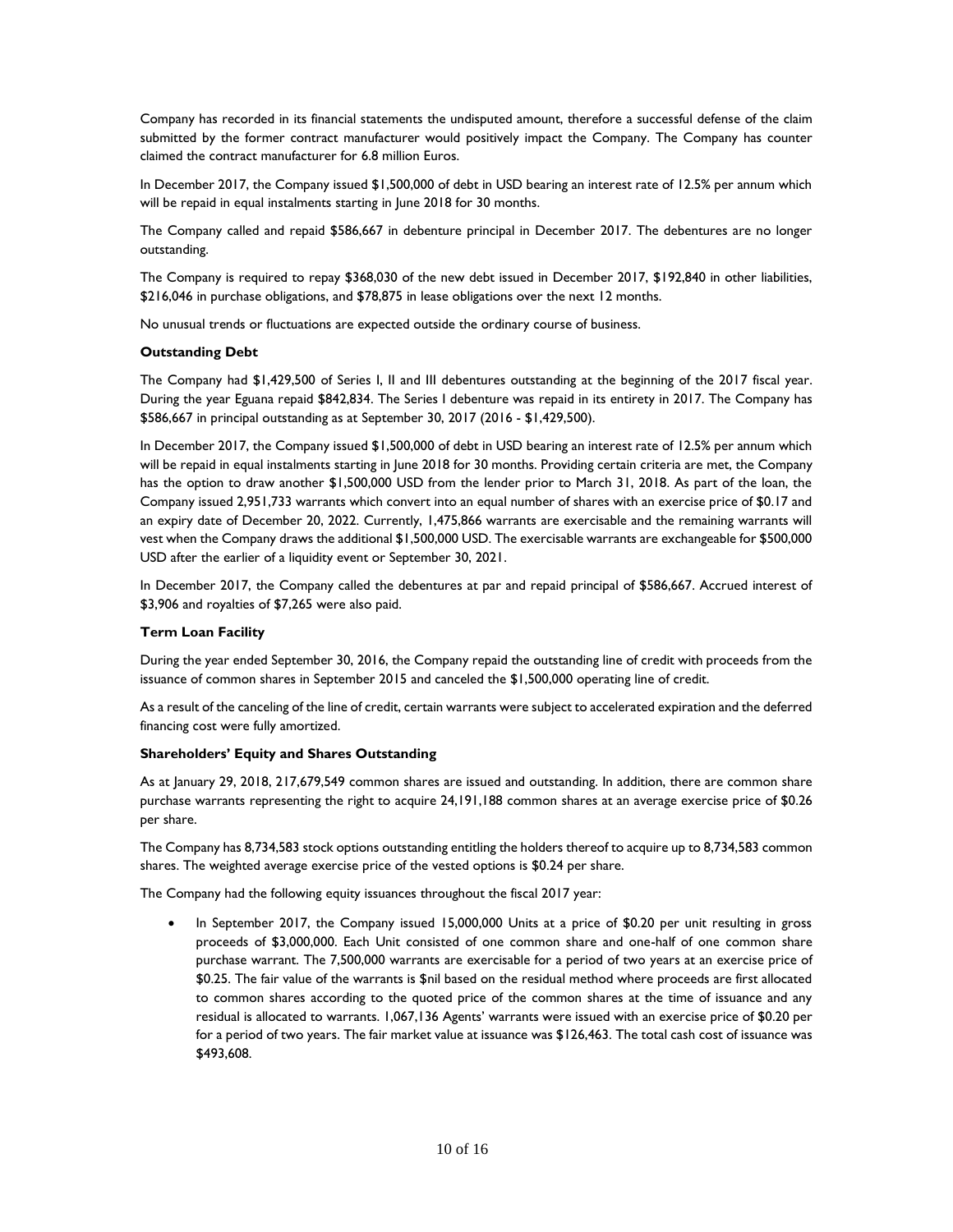# **Off-Balance Sheet Items**

As at September 30, 2017, the Company does not have any off-balance sheet arrangements that have, or are reasonably likely to have, a current or future material effect on Eguana's financial condition, results of operations, liquidity or capital expenditures.

# **CAPITAL EXPENDITURES**

In 2017, capital expenditures totaled \$93,565 (2016 - \$12,372) and were primarily incurred with respect to the purchase of new lab equipment.

# **RELATED PARTY TRANSACTIONS**

The Company had the following related party transactions with respect to salary and benefits:

|                                  | 2017    | 2016    |
|----------------------------------|---------|---------|
| General and administrative       | 360,138 | 249,079 |
| Product research and development | 56,863  | 73,409  |
| Selling and marketing            | 132,680 | 81,137  |
| Operations                       | ٠       | 32,500  |
|                                  | 549,681 | 436,125 |
|                                  |         |         |

Share based expenses to an officer was \$47,390 during 2017 and nil in 2016.

Included in accounts payable and accrued liabilities is \$276,250 (2016 - \$238,566) due to directors and key management personnel.

During 2017 the Company paid \$157,380 (2016 - \$177,702) to its former CEO as part of a settlement agreement and incurred \$107,757 (2016 - \$117,900) of accretion as the obligation matures.

# **RISK FACTORS AND RISK MANAGEMENT**

#### **Going Concern**

The consolidated financial statements were prepared on a going concern basis. The going concern basis of accounting assumes that the Company will continue its operations for the foreseeable future and will be able to realize its assets and discharge its liabilities and commitments in the normal course of business.

At September 30, 2017, the Company had not achieved profitable operations since its inception and had an accumulated a deficit of \$54,741,470 (September 2016 - \$50,238,693) and recognized a cash flow deficiency from operations in 2017 of \$3,297,974 (2016 - \$4,177,136). Whether and when the Company can attain profitability and positive cash flows from operations is uncertain. The lack of profitable operations and cash flow deficiency may cast significant doubt on the Company's ability to continue as a going concern.

As at September 30, 2017, the Company had working capital (deficit) of (\$725,408) (2016 – \$1,570,491).

The ability of the Company to continue as a going concern is dependent on completing equity or debt financings and generating profitable operations in the future in order to meet liabilities as they come due and enable the Company to continue operations. The ability to continue as a going concern may be adversely impacted by the loss of customers and declining sales per customer. To address its financing requirements, the Company may seek financing through the issuance of common shares, preferred shares, units of EGT Limited Partnership, debentures or other securities of the Company or its subsidiaries. The outcome of these matters cannot be predicted at this time.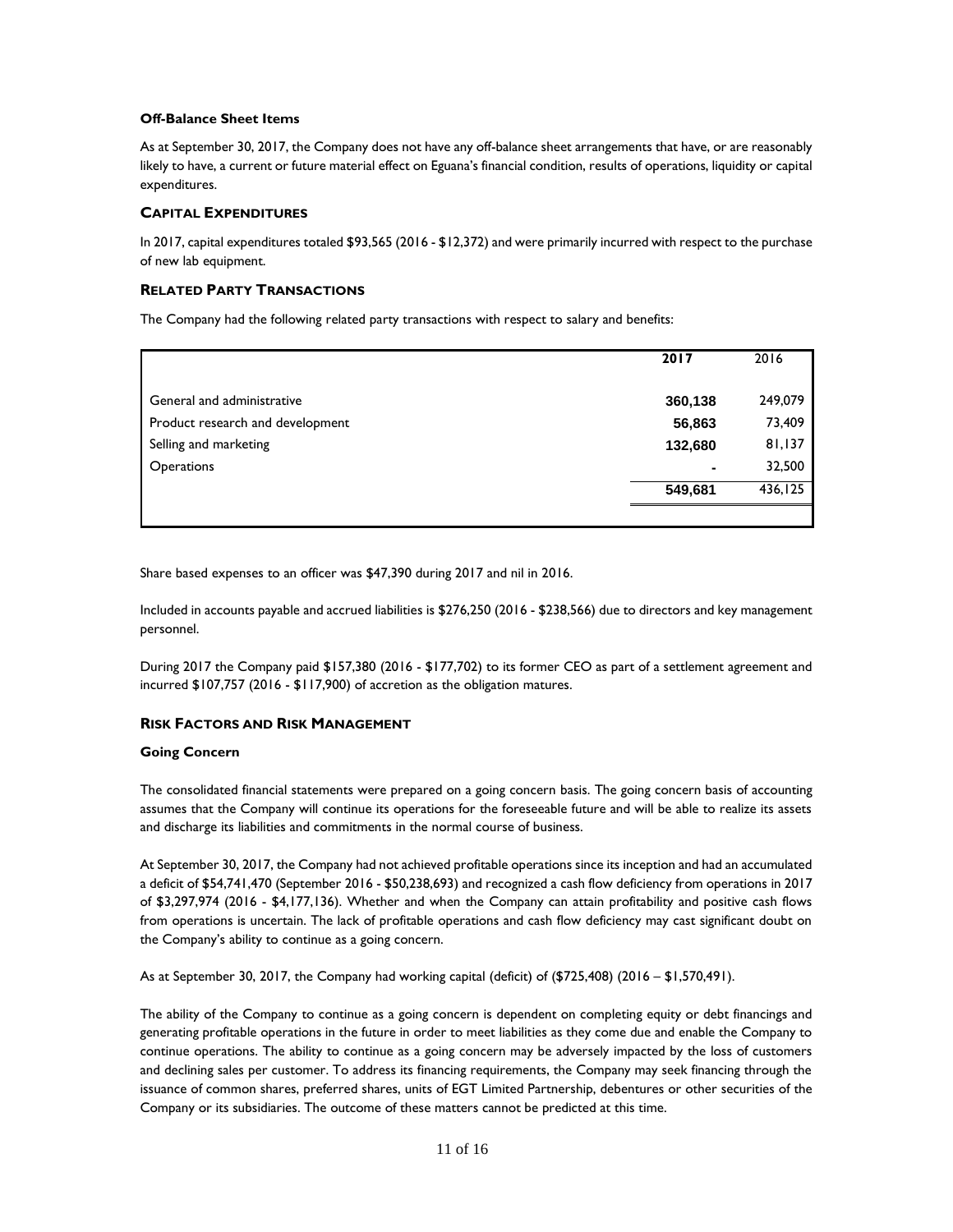# **Operating Losses**

The Company is in the growth phase of its business and is subject to the risks associated with early stage companies, including uncertainty of revenues, markets and profitability, and the need to raise additional funding. As is common with companies at this stage of development it is likely that marketing and operating costs will exceed net sales revenues during the product launch period. Eguana's business and prospects must be considered in light of the risks, expenses and difficulties frequently encountered by companies in the early stage of development, particularly companies in relatively new and evolving markets.

# **Market Acceptance**

Market acceptance of Eguana's products may represent a challenge for the Company. While the Company has certain technical, competitive advantages compared to other participants in the solar industry and the energy storage sector, Eguana's relatively small size and limited financial resources may be a deterrent to some customers. The Company has adjusted its strategy to address this risk through partnering with original equipment manufacturers ("OEM's"), private labelling and/or licensing relationships in order to provide better access to the market and alleviate customer concerns.

# **Demand for Distributed Solar Generation in Residential Markets**

A significant portion of the demand for Eguana's products assumes that demand for distributed solar in residential markets will continue. Historically demand for solar power has been incentivized by government pricing policies for solar electricity capital grants and tax credits. The Company believes that this period is coming to an end and solar power must compete on basic economics.

The Company believes, as do many analysts, that solar is competitive in many high-density markets and that solar power, especially in residential markets, will continue to grow at rates that are similar to the past 3 years. This may not occur and if not, demand growth will likely be slower than anticipated for energy storage connected to new systems.

# **Continuation of Net Metering Policies for US residential markets**

Net metering has been a significant incentive in driving growth in US residential solar markets, however there is growing pressure to change the pricing structure on net metering. While changes to net metering may reduce demand for new solar PV, the changes could make solar self-consumption a much more attractive alternative in markets with high residential electricity prices.

# **Access to Additional Debt and Equity Financing**

There is no assurance that additional debt or equity financing, if required, will be available to the Company when needed or on terms acceptable to Eguana. The Company's inability to obtain additional financing to support ongoing operations or to fund capital expenditures or acquisitions and business combinations could limit Eguana's growth and may have a material adverse effect upon the Company.

# **Competition and Technological Change**

The Company is in a highly competitive market. It may not be able to compete effectively in these markets, and the Company may lose or fail to gain market share. Eguana faces a number of competitors, many of whom are larger and have greater resources than the Company. The Company expects to face increasing competition in the future. Eguana's competitors may develop products based on new or proprietary technology that have competitive advantages over its products.

Many of the Company's current and potential competitors have longer operating histories, larger customer bases, greater brand recognition and significantly greater financial, sales, marketing, technical and other resources. Eguana's competitors may enter into strategic or commercial relationships on terms that increase their competitiveness. These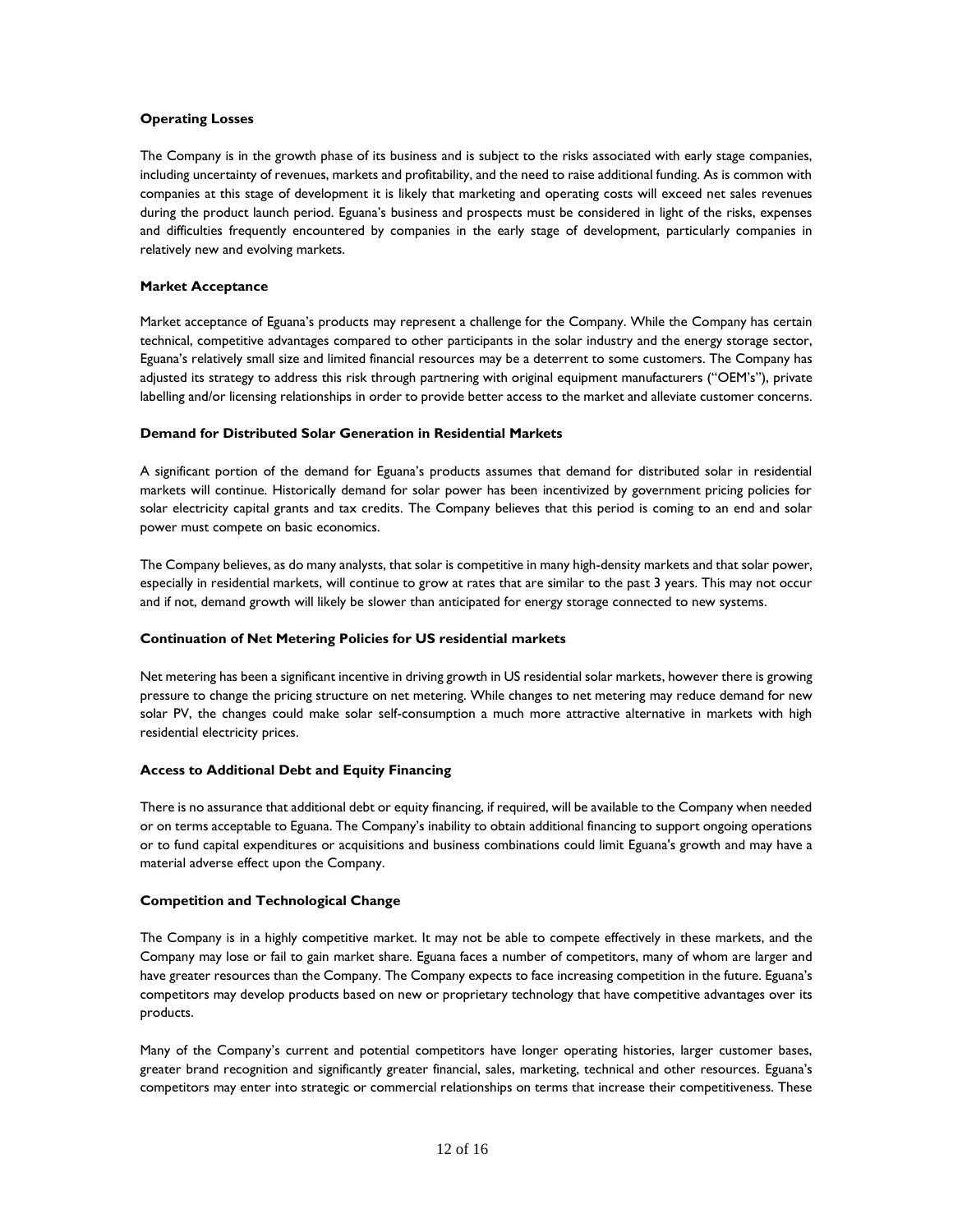competitors may be able to respond more quickly to changing customer demand, and devote greater resource to developing, marketing, and selling their products.

The Company's business model is highly dependent on market acceptance of the value propositions for its technology. Even if the Company is successful in gaining market acceptance for its value propositions, there is always the possibility that one of more competitors will develop new technology that enables the same value propositions at the same or better cost than the Company is able to achieve and Eguana's business would be adversely affected. It is also possible that one or more of Eguana's competitors will attempt to copy its approach and challenge the validity of its patents. While the Company believe that its patents and other intellectual property are defensible, there is no assurance that a court will not find to the contrary, negatively affecting the value of Eguana.

# **Manufacturing Cost**

Eguana's business model assumes that it will be able to use its low manufactured cost and strategy of selling proprietary electronics sub-assemblies and AC Batteries to penetrate target markets. Delays in reaching adequate rates and efficiencies in production could impair the profitability of the Company's products. Eguana's ability to produce products that are cost effective depends on reaching efficient production levels.

The Company has minimal control over the cost of its raw materials, including copper and steel. The prices for these raw materials are subject to market forces beyond Eguana's control and have varied significantly in the past and may vary significantly in the future.

The Company may not be able to adjust its product prices, especially in the short-term, to recover the costs of increases in these raw materials. Future profitability may be adversely affected to the extent the Company is unable to pass on higher raw material to compensate for such changes.

# **Operation and Supplier Risk**

At the Company's stage of development, there is a risk that critical components will not be available on a timely basis, negatively affecting its ability to meet delivery commitment on sales contracts. In addition, with new products there may be a risk of failures in quality control, a risk that is increased by the limited resources of the Company. There is also a risk that long lead times for critical components may affect production lead times. Where possible, the Company address these risks by ensuring multiple sources of critical components, working closely with its suppliers through the demand planning cycle, actively monitoring critical component suppliers and in some cases, investing in additional inventory purchases to secure longer lead-time items.

# **Dependence on Customers**

Eguana's strategy depends heavily on the ability of its customers to develop markets for the products into which the Company's components are integrated. The Company mitigates this risk by partnering closely on the demand planning, customer support and marketing Eguana's technology advantage.

# **Foreign Exchange**

Most of the Company's sales are now, and will for the foreseeable future be, made in Euros or in US dollars; whereas most of its production costs are incurred in Canadian and US dollars. Changes in foreign exchange rates can cause fluctuations in the Company's operating expenditures from period to period.

To date the Company has not hedged these transactions except in the form of cash deposits on sales and for the cost of materials, and there are no immediate plans to do so. As a result, there is a risk that margins will be reduced due to adverse changes in these currencies relative to the Canadian dollar.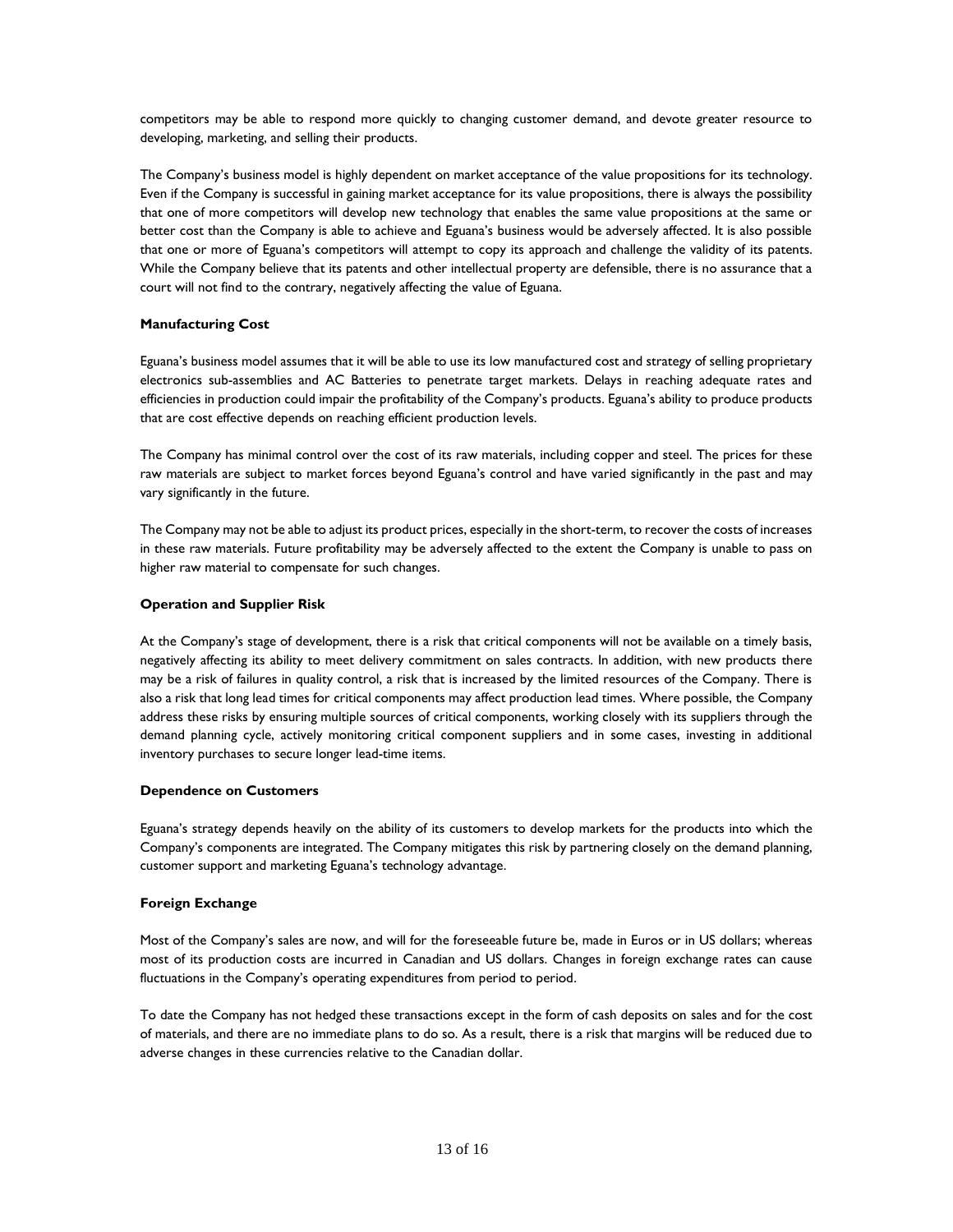# **Attracting and Retaining Key Personnel**

The Company's future prospects depend to a significant extent on the continued service of its key executives. Furthermore, the Company's continued growth and future success depends on its ability to identify, recruit and retain key management and engineering personnel. The competition for such employees is substantial and there can be no assurance that the Company will be successful in identifying, recruiting or retaining such personnel.

## **Government Regulation**

The operations of Eguana are subject to a variety of federal, provincial and local laws, regulations, and guidelines, including laws and regulations relating to health and safety, the conduct of operations, the protection of the environment, the operation of equipment used in its operations and the transportation of materials and equipment it provides for its customers. Eguana believes that it is currently in compliance with such laws and regulations. Eguana intends to invest financial and managerial resources to ensure such compliance and will continue to do so in the future; however, it is impossible for Eguana to predict the cost or impact of such laws and regulations on Eguana's future operations.

## **ACCOUNTING POLICIES**

There have been no changes to the Company's critical accounting estimates and policies in 2017. Significant accounting policies are disclosed in note 4 of the annual audited consolidated financial statements.

## **Accounting Pronouncements Issued but Not Adopted**

The IASB has issued the following new and revised standards and amendments, which are not yet effective for the year ended September 30, 2017:

## *IFRS 9, Financial Instruments ("IFRS 9")*

In July 2014, the IASB issued the final version of IFRS 9 Financial Instruments that replaces IAS 39 Financial Instruments: Recognition and Measurement and all previous versions of IFRS 9. IFRS 9 brings together all three aspects of the accounting for financial instruments project; classification and measurement, impairment and hedge accounting. IFRS 9 is effective for annual periods beginning on or after 1 January 2018, with early application permitted.

#### *IFRS 15, Revenue from Contracts ("IFRS 15")*

IFRS 15 was issued in May 2014 and amended in April 2016 establishes a five-step model to account for revenue arising from contracts with customers. Under IFRS 15, revenue is recognized at an amount that reflects the consideration to which an entity expects to be entitled in exchange for transferring goods or services to a customer. The new revenue standard will supersede all current revenue recognition requirements under IFRS. Either a full retrospective application or a modified retrospective application is required for annual periods beginning on or after January 1, 2018. Early adoption is permitted.

#### *IFRS 16, Leases ("IFRS 16")*

IFRS 16 was issued in January 2016 and it replaces IAS 17 "Leases", IFRIC 4 "Determining whether an Arrangement contains a Lease", SIC-15 "Operating Leases-Incentives" and SIC-27 "Evaluating the Substance of Transactions Involving the Legal Form of a Lease". IFRS 16 sets out the principles for the recognition, measurement, presentation and disclosure of leases and requires lessees to account for all leases under a single on-balance sheet model similar to the accounting for finance leases under IAS 17. IFRS 16 is effective for annual periods beginning on or after January 1, 2019.

The company is currently evaluating the impact of adopting the standards noted above.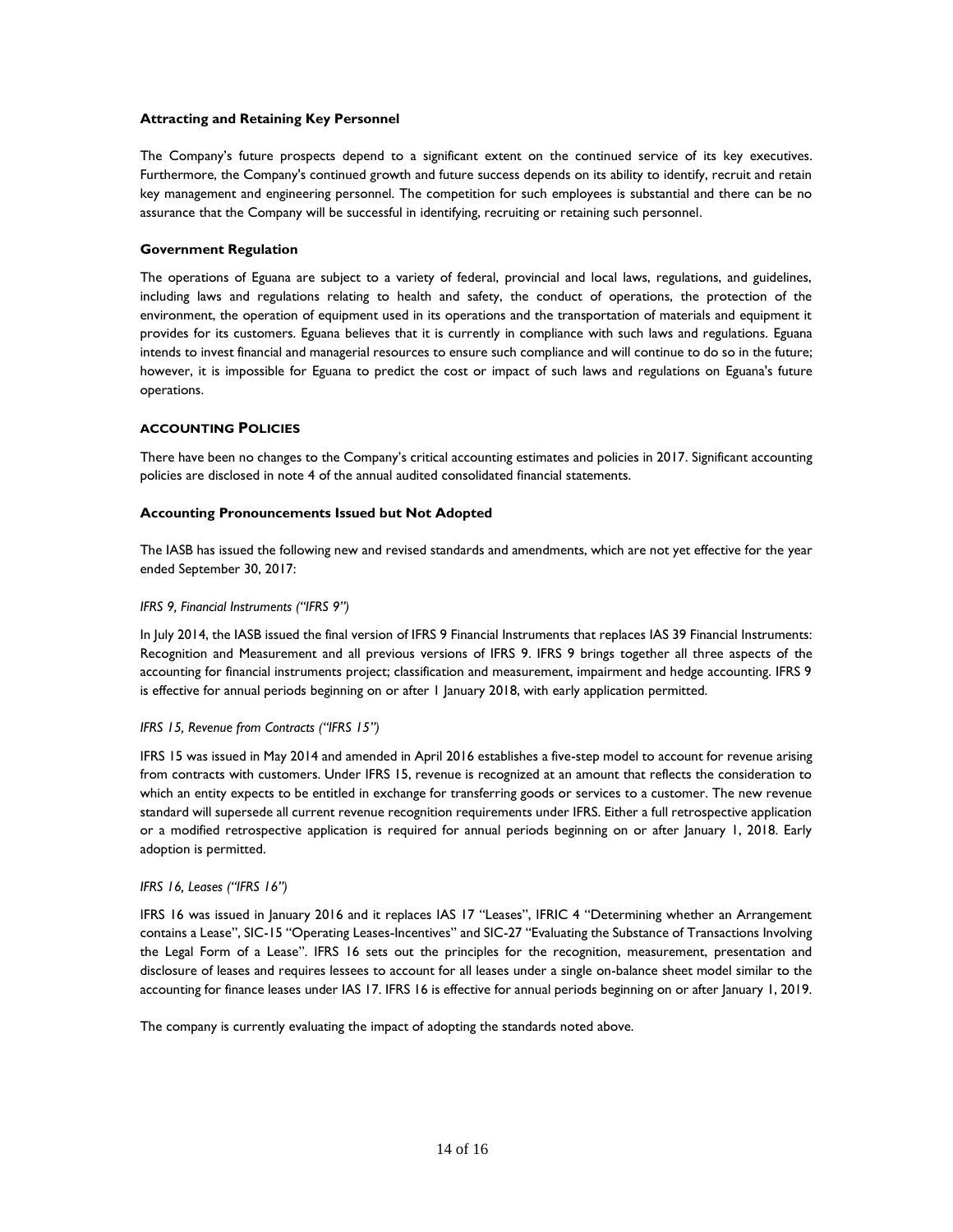# **ADVISORY SECTION**

# **Statement of Management Responsibility for Annual Filings**

This MD&A was prepared by management of Eguana and approved by the Board of Directors of Eguana on January 29, 2018.

Management is responsible for ensuring that processes are in place to provide sufficient knowledge to support the representations made in these filings. The Audit Committee and Board of Directors of Eguana provide an oversight role with respect to all public financial disclosures by the Corporation, and have reviewed this MD&A and the accompanying financial statements.

The CEO and the Chief Financial Officer ("CFO"), in accordance with National Instrument 52-109 – Certification of Disclosure in Issuers Annual and Interim Fillings ("NI 52-109"), have both certified that they have reviewed the audited consolidated financial statements and this MD&A (the "Filings") and that, based on their knowledge having exercised reasonable diligence, that (a) the Filings do not contain any untrue statement of a material fact or omit to state a material fact required to be stated or that is necessary to make a statement not misleading in light of the circumstances under which it was made, with respect to the period covered by the annual filings; and (b) the audited consolidated financial statements together with the other financial information included in the Filings fairly present in all material respects the financial condition, financial performance and cash flows of the Corporation, as of the date of and for the period presented in the annual filings.

Investors should be aware that inherent limitations on the ability of certifying officers of a venture issuer to design and implement, on a cost-effective basis, the disclosure controls and procedures and internal control over financial reporting as defined in NI 52-109 will result in additional risks to the quality, reliability, transparency and timeliness of interim filings, annual filings, and other reports provided under securities legislation.

In contrast to the certification required for non-venture issuers under NI 52-109, the Corporation does not include representations relating to the establishment and maintenance of disclosure controls and procedures ("DC&P") and internal control over financial reporting ("ICFR"), as defined in NI 52-109.

In particular, the CEO and CFO filing this MD&A are not making any representations relating to the establishment and maintenance of:

- Controls and other procedures designed to provide reasonable assurance that information required to be disclosed by the Corporation in its filings or other reports filed or submitted under securities legislation is recorded, processed, summarized and/or reported within the time periods specified in securities legislation; and
- A process to provide reasonable assurance regarding the reliability of financial reporting and the preparation of financial statements for external purposes in accordance with the issuer's IFRS reporting.

# **Forward-Looking Statements**

This MD&A contains forward-looking information and forward-looking statements (collectively, "forward-looking statements") within the meaning of applicable securities laws that and are based on certain assumptions and analysis made by the Company's management as of the date of this MD&A. Forward-looking statements include, without limitation, statements with respect to investment objectives and strategy, the development plans of the Company, regulatory changes, availability of customers, market penetration, the Company's intentions, results of operations, levels of activity, future capital and other expenditures (including the amount, nature and sources of funding thereof), business prospects and opportunities, construction timetables, extent of solar resource usage and future growth and performance opportunities. The words "believes", "expects", "expected", "plans", "may", "will", "projects", "anticipates", "estimates", "would", "could", "should", "endeavours", "seeks", "predicts", "intends", "potential", "opportunity", "target" or variations of such words of similar expressions thereto and the negatives thereof, identify forward-looking statements. In particular, this MD&A includes forward-looking statements with respect to the future dynamics and size